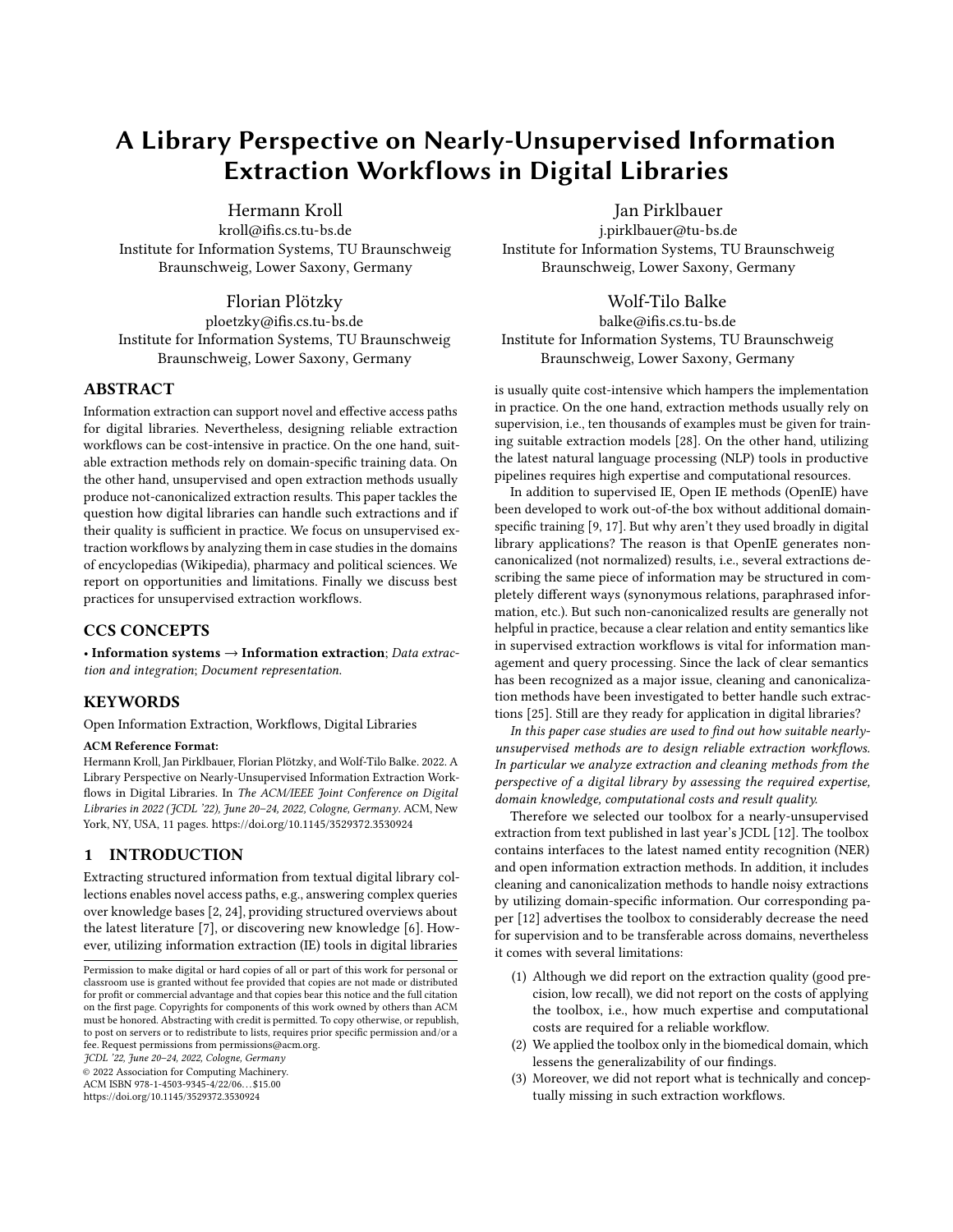In this paper we address the previous issues by analyzing the toolbox application in three distinct real-world settings from a library perspective: 1. We extracted knowledge about scientists from the online encyclopedia Wikipedia (controlled vocabularies, descriptive writing). 2. We applied the toolbox to the pharmaceutical domain (controlled vocabularies, entity-centric knowledge) in cooperation with the specialized information service for pharmacy [\(www.pubpharm.de\)](www.pubpharm.de). 3. We applied the toolbox in political sciences (open vocabulary, topic/event-centric knowledge) in cooperation with the specialized information service for political sciences [\[23\]](#page-10-10) [\(www.pollux-fid.de\)](www.pollux-fid.de). For Pharmacy and Political Sciences, we recruited associated domain experts for expertise in the evaluation. We performed these three case studies to answer the following questions:

- (1) How much expertise and effort is required to apply nearlyunsupervised extractions across different domains?
- (2) How generalizable are these state-of-the-art extraction methods and particularly, how useful are the extraction results?
- (3) What is missing towards a comprehensive information extraction from texts, e.g., for retaining the original information?

### 2 STUDY OBJECTIVES

In the following we briefly summarize the nearly-unsupervised extraction toolbox, raise research questions for our case studies, and explain why we selected the three domains here. Our main objective is to analyze unsupervised extraction workflows from a digital library perspective.

#### 2.1 Overview of the Toolbox

The extraction toolbox covers three common IE areas: entity detection, information extraction and canonicalization. We shared our toolbox as open-source software and made it publicly avail-able<sup>[1](#page-1-0)</sup>. We focus on this toolbox because it proposed an eased and nearly-unsupervised extraction workflow by integrating latest unsupervised extraction plus suitable cleaning methods.

Entity Detection. The toolbox integrates interfaces to one of the latest NER tools, Stanford Stanza [\[21\]](#page-10-11). Stanza is capable of detecting 18 general purpose entity types like persons, organizations, countries, and dates in texts; See [\[21\]](#page-10-11) for a complete overview. In addition, the toolbox supports the linking of custom entity vocabularies via a dictionary-based lookup method. The entity linker supports an abbreviation resolution and handling of short homonymous terms (link if the entity is mentioned with a longer mention in the text).

Information Extraction. The toolbox integrates implements interfaces to OpenIE methods, Stanford CoreNLP [\[17\]](#page-10-7) and OpenIE6 [\[9\]](#page-10-6). Besides, the toolbox includes a self-developed path-based extraction method named PathIE. PathIE extracts statements between entities in a sentence if connected in the grammatical structure via verb phrases or custom keywords (e.g., treatment, inhibition, award, and member of) that can be specified beforehand. The OpenIE methods work entirely without entity information, whereas the PathIE requires entity annotations as starting points.

Cleaning and Canonicalization. OpenIE and PathIE may produce non-helpful and non-canonicalized outputs, i.e., synonymous noun and verb phrases that describe the same information. The toolbox supports canonicalizing and filtering such outputs automatically. First, extracted noun phrases can be filtered by entity annotations, i.e., only noun phrases that include relevant entities are kept. Here three different filters are supported to filter noun phrases: exact (noun phrase matches an entity), partial (noun phrase partially includes an entity), and no filter (keep original noun phrase).

Second, an iterative cleaning algorithm is integrated that can canonicalize synonymous verb phrases to precise relations, e.g., birthplace or place of birth to born in. Therefore, users can export statistics about the non-canonicalized verb phrases and build a so-called relation vocabulary. Each entry of this vocabulary is a relation consisting of a name and a set of synonymous. The toolbox utilizes this vocabulary to automatically map synonymous verb phrases to precise relations. Word embeddings are supported in the canonicalization procedure to bypass an exhausting editing of the relation vocabulary. The central idea of word embeddings is that words with a similar context appear close in the vector space [\[19\]](#page-10-12). The word embedding is then used to automatically map a new verb phrase to the closest match (most similar) in the vocabulary. Relation type constraints can then be used to filter the extractions further, i.e., a relation type constraint describes which entity types are allowed as subjects and objects. For example, born in can be defined as a relation between persons and countries. Other extractions that hurt these constraints are then removed. We did already report on some challenges of OpenIE extractions, especially on handling noun phrases [\[10\]](#page-10-13). In contrast to our previous works, this work analysis the complete workflow in three domains from a library perspective.

# 2.2 Study Goals

The study goals concern three concrete areas of study: 1. application costs, 2. generalizability, and 3. limitations for a comprehensive IE. However answering these questions on a purely quantitative level is challenging, e.g., how can the costs be measured? That is why we report our findings as a mixture of quantitative measures (e.g., time spent and runtimes) and qualitative observations (what works well and what not). We define evaluation criteria for all of the three aspects in the following.

Application Costs. We understand everything necessary to implement a workflow with the toolbox as application costs. We estimate the application costs in terms of

- Data Preparation: transforming data into toolbox formats (e.g., JSON), working with toolbox outputs (TSV/JSON)
- Implementation: computational costs (runtime and space), scalability, executed steps, effort to choose parameters, encountered issues
- Domain Knowledge: entity and relation vocabulary design, required knowledge for canonicalization

Generalizability. In short, how well are the proposed methods generalizable across domains and how useful are the results?

- Extraction quality: benchmarks (precision and recall), observations, extraction limitations
- Usefulness: relevance of statements (e.g., non-obvious statements), domain insights, helpfulness for domain experts, usefulness in applications

<span id="page-1-0"></span><sup>1</sup><https://github.com/HermannKroll/KGExtractionToolbox>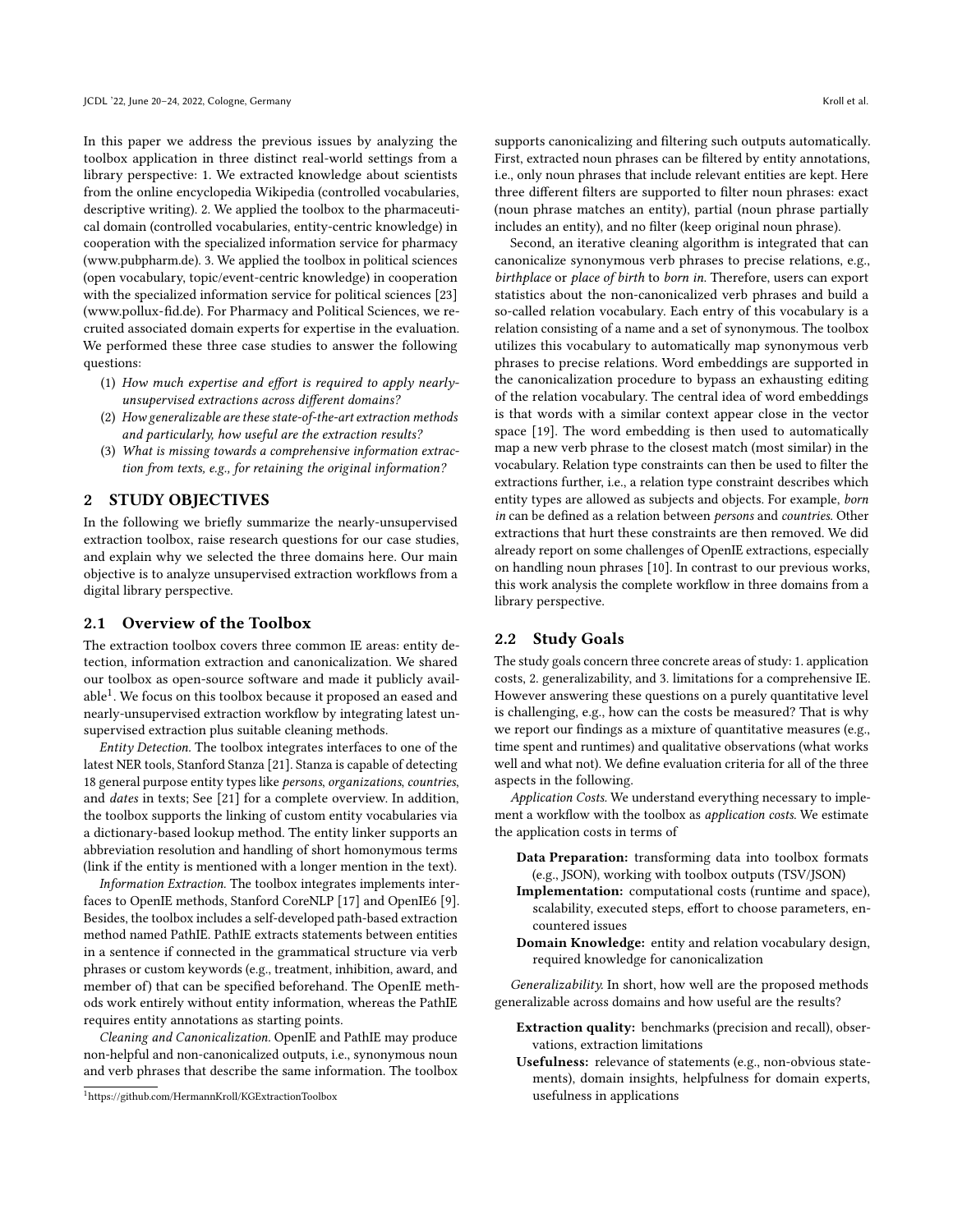A Library Perspective on Nearly-Unsupervised Information Extraction June 2008 and Section June 20–24, 2022, Cologne, Germany

<span id="page-2-0"></span>Table 1: The number of documents and sentences is reported for each collection and sample.

| Collection                | Size | Sample                |                   |  |
|---------------------------|------|-----------------------|-------------------|--|
|                           |      | #Documents #Sentences |                   |  |
| English Wikipedia         | 6.3M | 2,373                 | 74.5k             |  |
| PubMed                    | 33M  | 10 <sub>k</sub>       | 87.1 <sub>k</sub> |  |
| <b>Political Sciences</b> | 1.7M | 10k                   | 66.9k             |  |

Information, originally connected in coherent written texts, might be broken into not helpful pieces in the end. For a good example, consider a drug-disease treatment: Here context information like the dose or treatment duration, which could give more information about the statement's validity [\[11\]](#page-10-14), might get lost. We refer to such information as the context of statements, e.g., the surrounding scope in which a statement is valid. In addition, the connection between statements might get lost too, e.g., an assumption might lead to a conclusion. We call this the coherence of statements. They are crucial for real-world applications, but are they yet considered?

On Context and Coherence. Contexts affect the validity of statements and coherence describes how statements belong together. We evaluate the following criteria:

- Contexts: relevance of contexts, which kind of information requires context, how does the context affect the validity of extracted statements, what must be done to retain context Coherence: complex information that is broken into pieces,
- which kind of information is broken down, what are the subsequent problems with such a decomposition

# 2.3 Case Study Selection

We applied the toolbox in three different domains to generalize the findings in this paper. Here we focused on natural language texts written in the English language. We describe the domains and their characteristics in the following. Statistics about the used data sets and samples are listed in Table [1.](#page-2-0)

Wikipedia. A prime example of an encyclopedia is the free and collaborative Wikipedia. Encyclopedic texts should be written in a descriptive and objective language, i.e., wording and framing should not play any role. Wikipedia captures knowledge about certain items (persons, locations, events, etc.), in our understanding, entities. Here controlled ontologies about entities and relations are available; See Wikidata [\[26\]](#page-10-15) as a good example. However Wikipedia texts also tend to include very long and complex sentences. For this case study we focus on knowledge about famous fictional and nonfictional scientists (about 2.4k scientists with an English Wikipedia article and Wikidata entry). This case study was selected because sentences are written objectively and controlled vocabularies are available for usage.

Pharmaceutical Domain. The pharmaceutical domain focuses on entity-centric knowledge, i.e., statements about entities such as drugs, diseases, treatments, and side effects. Many vocabularies and ontologies are curated to describe relevant biomedical entities, e.g., the National Library of Medicine (NLM) maintains the

so-called Medical Subject Headings (MeSH) $^2$  $^2$ . These headings are entities with descriptions, ontological relations (subclasses), and suitable synonyms. In this paper we select a subset of the most comprehensive biomedical collection, the NLM Medline collection<sup>[3](#page-2-2)</sup>. Medline includes around 33 million publications with metadata (title, abstracts, keywords, authors, publication information, etc.). The specialized information service for pharmacy was interested in statements about drugs. That is why we selected a PubMed subset that contains drugs. Therefore, we applied the entity linking step to all Medline abstracts (Dec. 2021) and then randomly picked a subset of 10k abstracts that include at least one drug mention.

Political Sciences. The political sciences domain encompasses a diverse range of content, e.g., publications about topics and events, debates, news, and political analyses. Due to its diversity this domain does not have extensive curated vocabularies and ontologies available. We argue that entity subsets of knowledge bases like Wikidata [\[26\]](#page-10-15) or DBpedia [\[2\]](#page-10-1) might be good starting points to derive some entity vocabularies regarding persons, events, locations, and more. Still Wikidata and DBpedia are built as general-purpose knowledge bases and are thus not focused on political sciences (in contrast to MeSH for the biomedical domain). Nevertheless they might be helpful to analyze texts in political sciences and that is why we analyze them for a practical application here. In addition, descriptions of entities in political sciences tend to be subjective, i.e., they depend on different viewpoints and schools of thought. For example, the accession of Crimea to Russia in 2014 was a highly discussed topic whether this event could be seen as peaceful secession or as an annexation. In contrast to objective and entity-centric statements in biomedicine, political sciences are far more based on the wording and framing of certain events. This case study analyzes how far IE methods can bring structure into these texts and where these methods fail. The specialized information service for political sciences (Pollux) provided us with around three million publications (around 1.3 million English abstracts). Our case study is based on a random sample of 10k abstracts selected from the English subset. In addition, domain experts manually selected five abstracts due to their focus on the diverse topics of the EU, philosophy, international relations, and parliamentarism.

#### 3 CASE STUDIES

For our case studies we developed scripts, produced intermediate results, and implemented some improvements for the toolbox. The details, used data and produced results of every case study can be found in our evaluation scripts on GitHub (see the Toolbox GitHub Repository). We included a Readme file to document the following case studies. All of our experiments and time measurements were performed on our server, having two Intel Xeon E5-2687W (3,1GHz, eight cores, 16 threads), 377GB of DDR3 main memory, one Nvidia 1080 TI GTX GPU, and SSDs as storage.

# 3.1 Wikipedia Case Study

This first case study was based on 2.3k English Wikipedia fulltext articles about scientists. The conversion of Wikipedia articles

<span id="page-2-1"></span> $^2$ <https://meshb.nlm.nih.gov/search>

<span id="page-2-2"></span><sup>3</sup>[https://www.nlm.nih.gov/medline/medline\\_overview.html](https://www.nlm.nih.gov/medline/medline_overview.html)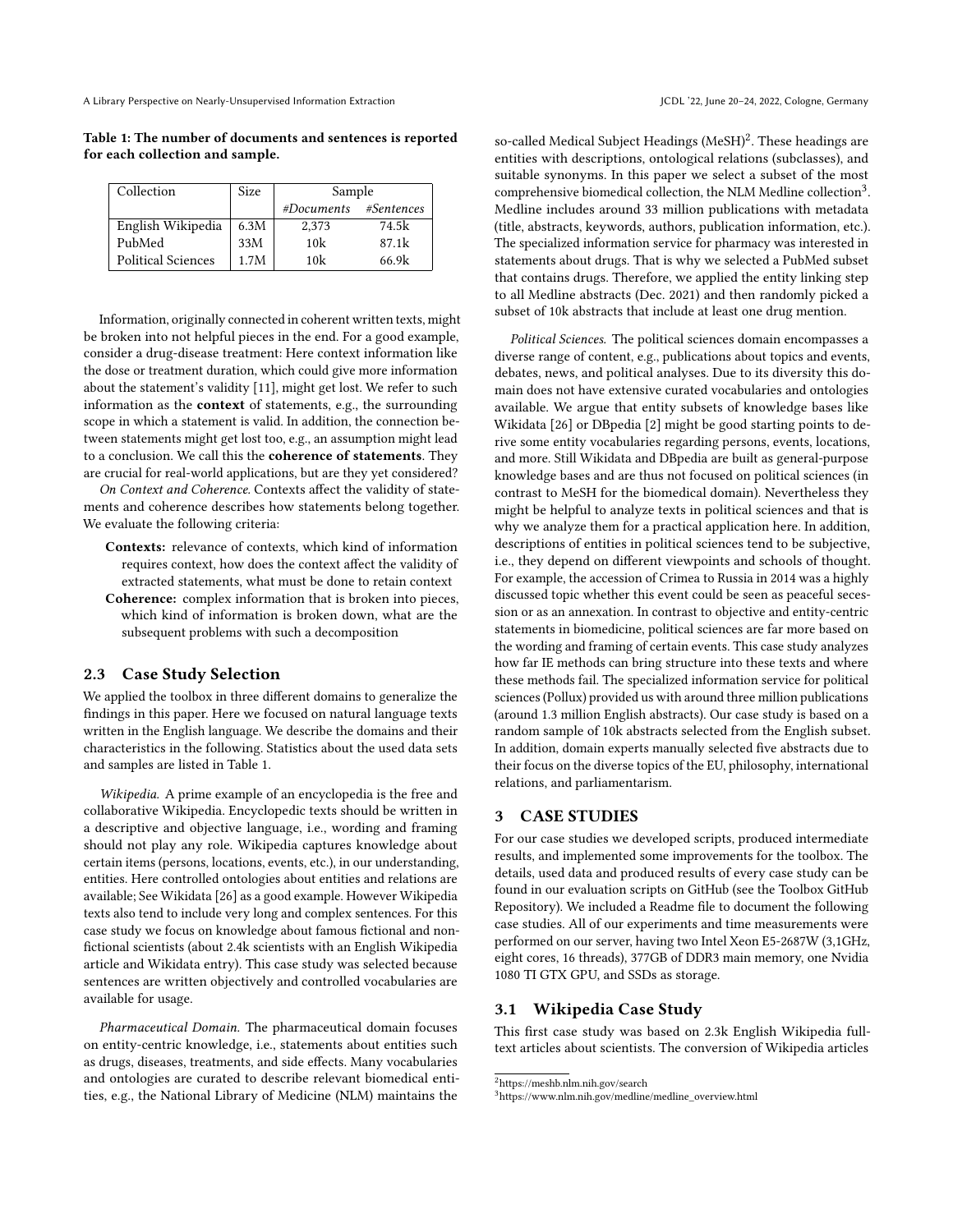Table 2: Extraction statistics for all three domains: Sentences (number, percentage of complex sentences, number of sentences with at least two entities mentions), Entity Detection (number of Stanza NER and dictionary-based entity linking annotations), OpenIE6 (percentage of complex subjects and objects, number of extractions computed by the different entity filters [no, partial, exact, subject]) and PathIE (number of extractions).

|           | <b>Sentences</b> |        |       | <b>Entity Det.</b>       |        | OpenIE6             |                  |        |               |             | PathIE       |                          |
|-----------|------------------|--------|-------|--------------------------|--------|---------------------|------------------|--------|---------------|-------------|--------------|--------------------------|
|           | #Sent.           | Compl. | #w2E  | #NER                     | #EL    | $C.$ Subis. $\vert$ | $\circ$ C. Obis. | #No EF | $\#Part$ . EF | #Exact $EF$ | $#Subi$ . EF | #Extr.                   |
| Wikipedia | 74.5k            | 92.7%  | 50.3k | 155.0k                   | 113.2k | 16.2%               | $74.5\%$         | 177.1k | 317.8k        | 2.9k        | 80.9k        | 1.3M                     |
| Pharmacy  | 87.1k            | 92.2%  | 47.4k | $\overline{\phantom{a}}$ | 232.5k | 37.8%               | 72.1%            | 207.6k | 88.0k         | 291         | 151.0k       | 430.8k                   |
| Pol. Sci. | 66.9k            | 93.2%  | 17.6k | 80.0 <sub>k</sub>        | 3.7k   | 32.0%               | 74.3%            | 147.2k | 28.6k         | 128         | 7.3k         | $\overline{\phantom{a}}$ |

was simple: We downloaded the available English Wikipedia dump (Dec. 2021), used the WikiExtractor [\[1\]](#page-10-16) to retrieve plain texts, and filtered these texts by our scientist's criteria (title must be about a scientist of Wikidata). Next we developed a Python script to transform the plain texts into a JSON format for the toolbox. The data transformations took half a person-day.

Entity Linking. In this case study we focused on statements about scientists such as works, scientific organizations, and degrees. Therefore, we performed entity linking to identify these concepts and use them to filter the extraction outputs. We derived corresponding entity vocabularies from Wikidata by utilizing the official SPARQL endpoint. We retrieved vocabularies by asking for English labels and alternative labels for the following entity types: Academia of Sciences, Awards, Countries, Doctoral Degrees, Religions and Irreligions, Scientists, Professional Societies, Scientific Societies and Universities. We adjusted the SPARQL queries to directly download the vocabularies as TSV files in the toolbox format.

A first look over this entity vocabulary revealed some misleading labels (e.g., the, he, she, and, or), which we removed. We applied the dictionary-based entity linker utilizing our vocabulary on the articles. The linker yielded many erroneously linked entities due to very ambiguous labels in the dictionary, e.g., the mentions doctor, atom and observation were linked to fictional characters which are scientists regarding the Wikidata ontology. Next synonyms like Einstein were erroneously linked when talking about his family or talking about the term Einstein in the sense of genius. The linker also ignored pronouns completely, i.e., no coreference resolution was applied. Especially in Wikipedia articles, pronouns are often used. In addition, we executed Stanford Stanza to recognize generalpurpose entity types like dates or organizations. We found short entity names to be too ambiguous. That is why we removed all detected entities with less than five characters. This step yielded 155k Stanza NER mentions and 113.2k dictionary-based entity links.

Information Extraction. We applied the OpenIE6 method and the entity filter methods (no filter, partial, exact). We obtained 117.1k (no filter), 317.8k (partial) and 2.9k (exact) extractions. Note that statements can be duplicated for the partial filter if multiple entities are included within the same noun phrase. We exported 100 results for each filter randomly and analyzed them. In the following we report on some examples of good and bad extractions.

Some interesting results about Albert Einstein are listed in Table [3.](#page-4-0) OpenIE6 produced correct and helpful extractions when sentences were short and simple (no nested structure, no relative clauses, etc.). When sentences became longer, the tool yielded short subjects but long and complex objects, e.g., a whole subordinate

clause like that science was often inclined to do more harm than good. See E3.1 in Table [3.](#page-4-0)

We developed a short script to quantify them to better understand how many sentences, subjects, and objects were complex. Therefore, we formulated regular expressions to check if a sentence contained multiple clauses split by punctuation (,|;|:), or words (and|or|that|thus| hence|because|due|etc.). We counted sentences, subjects, and objects as complex if they matched one of these regular expressions. In addition, if a sentence was denoted as complex and the extracted noun phrase was larger than 50% (character count) of the sentence or it contained words like (by|at|for|etc.), we considered it complex. For our sample, 92.7% of the sentences, 16.2% of subjects, and 74.5% of objects were classified as complex. We iterated over these classifications to verify the filter criteria.

Partial Entity Filter. This filter yielded problematic results because much information was lost, e.g., a whole subordinate clause was broken down to a single entity regardless of where the entity appeared in this clause. In some cases, this filtering completely altered the sentence's original information; See E2.2 for a good example. Here the extraction Einstein was elected the Royal Society was nonsense because Foreign Member was filtered out. In E2.1, the extracted statement missed that the philosopher was Eric Gutkind, and thus lost relevant information.

Exact Entity Filter. The exact filter was very restrictive because the number of extractions was reduced from 117.9k to 2.9k. However the extraction seemed to have good quality. In E1.1, the extraction Einstein was visiting the US was correct, but the context about the year 1933 was lost. Extraction E1.2 showed that OpenIE6 was capable of extracting implicit statements like be Professor of. Again, the surrounding context about the year and Einstein was lost. Other extractions showed that a coreference resolution would be beneficial to resolve mentions like his, in the same article, and, these models.

We observed many complex object phrases (74.5% in sum). These complex phrases contained more information than a single entity. Filtering them led to many wrongly extracted statements. In contrast, subject phrases were often simple and might stand for a single entity (only 16.2% are complex). Due to these observations, we developed a subject entity filter, i.e., only subjects had to match entities directly. The idea was to identify subjects as precise entities and keep object phrases in their original form to retain all information.

Subject Entity Filter. This filter worked as expected: In E3.1 and E3.2, the subject was identified as the Person Einstein whereas the original information was kept in the object phrase. This filtering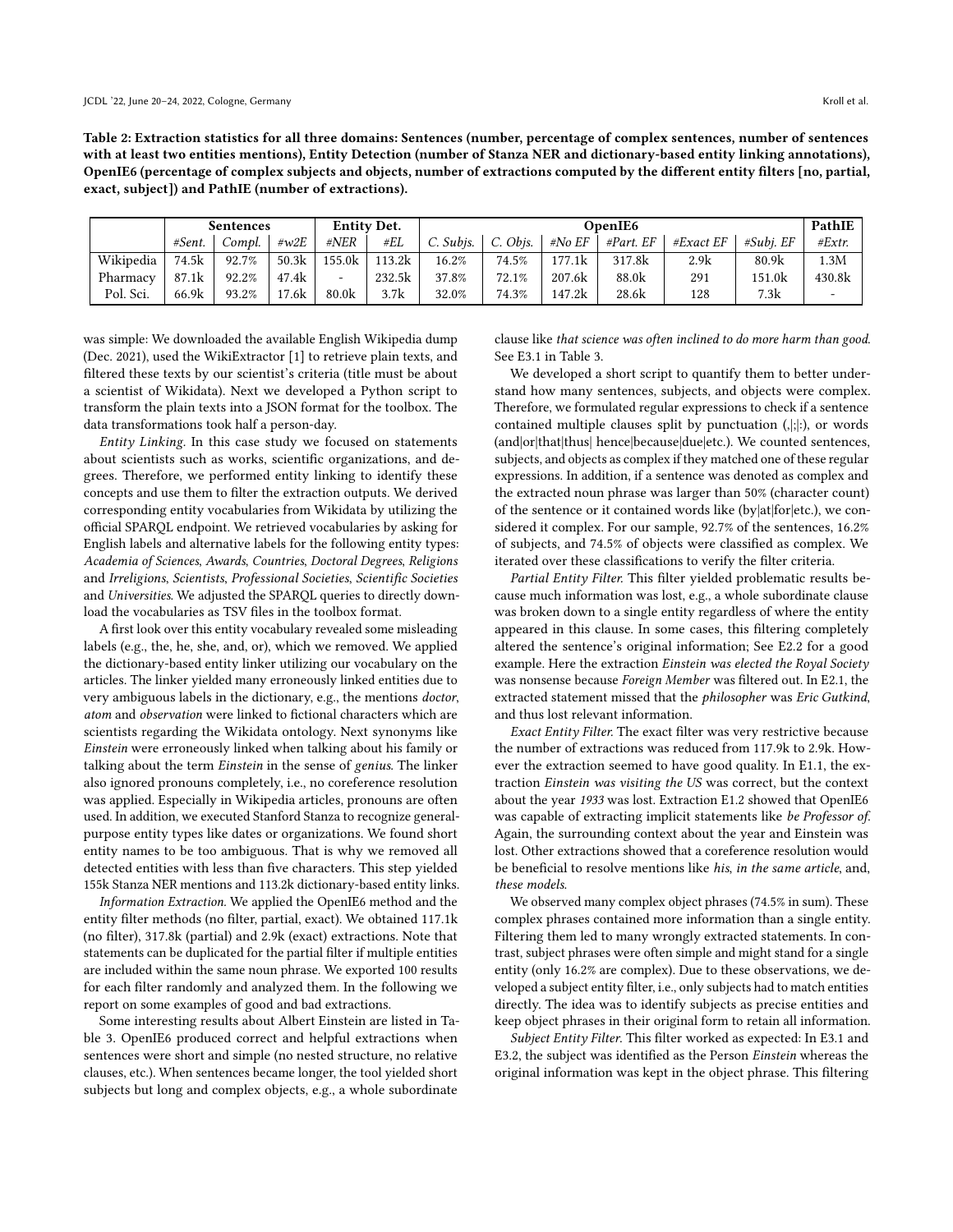<span id="page-4-0"></span>Table 3: OpenIE6 example extractions from the Wikipedia article of Albert Einstein. On the left the corresponding entity filter is shown (subject, partial and exact). Subject<sup>[S]</sup>, predicate<sup>[P]</sup> and object<sup>[O]</sup> are highlighted respectively.

|        |         | E1.1             | In 1933, while Einstein <sup>[S]</sup> (Person) was visiting <sup>[P]</sup> the United States <sup>[O]</sup> (Country), []                        |
|--------|---------|------------------|---------------------------------------------------------------------------------------------------------------------------------------------------|
|        | Exact   | E <sub>1.2</sub> | On 30 April 1905, Einstein completed his thesis, with Alfred Kleiner <sup>[S]</sup> (Person), [be] Professor <sup>[P]</sup> of Experi-            |
| dia    |         |                  | mental Physics <sup>[O]</sup> (ORG), serving as "pro-forma" advisor.                                                                              |
|        |         |                  | E2.1. In a German-language letter to <b>philosopher</b> <sup>[O]</sup> (Profession) Eric Gutkind, dated 3 January 1954, Einstein <sup>[S]</sup>   |
| Wikipe | Partial |                  | (Person) wrote <sup>[P]</sup> : []                                                                                                                |
|        |         | E2.2             | <b>Einstein</b> <sup>[S]</sup> (Person) was elected <sup>[P]</sup> a Foreign Member of the Royal Society <sup>[O]</sup> (Org) (ForMemRS) in 1921. |
|        |         | E3.1             | During an address to Caltech's students, Einstein <sup>[S]</sup> (Person) noted <sup>[P]</sup> that science was often inclined to do              |
|        | Subject |                  | more harm than good $[O]$ .                                                                                                                       |
|        |         | E3.2             | <b>Einstein</b> <sup>[S]</sup> (Person) started teaching <sup>[P]</sup> himself <b>calculus at 12</b> <sup>[O]</sup> , and as a 14-year-old []    |

allowed us to generate a structured overview about Albert Einstein, for example.

In addition to OpenIE6, we investigated how useful PathIE is to extract relations between the relevant entity types such as scientists and awards. PathIE allowed us to specify keywords that can indicate a relation. In a first attempt, we applied PathIE with a small relation vocabulary of Wikidata. We exported the English labels and alternative labels of eleven Wikidata properties that describe the relations between the given entity types: academic degree, award received, date of birth, date of death, field of work, member of, native language, occupation, religion, and writing language.

We exported 100 randomly selected PathIE extractions for evaluation. When several entities were detected in long and nested sentences, PathIE yielded many wrong extractions because the corresponding entities were connected via some verb phrases, e.g., Einstein return Zurich from Einstein visited relatives in Germany while Maric returned to Zurich or Written languages write Leningrad. Filtering these extractions by entity types like (Person, Date) or (Person, Award) revealed more helpful extractions, e.g., Einstein win Nobel Prize from Einstein received news that he had won the Nobel Prize in November.

However we encountered severe entity linking issues when analyzing the cleaned OpenIE6 and PathIE extractions. On the one hand, ambiguous terms were linked wrongly. On the other hand, fragments of a text span were linked against an entity although the whole text span referred to a single entity, e.g., only linking Albert Einstein in the text mention Albert Einstein's Theory of Relativity was published in 1916. These issues directly affected the extraction quality. We stopped the extraction part at this point.

Canonicalization. We used our small relation vocabulary to canonicalize the extractions. This procedure did work out for PathIE because it directly extracted the vocabulary entries from the texts. For example we could retrieve a list of statements that indicate an award received relation. However further cleaning was required to obtain award received relations between persons and awards. We analyzed 100 entries for this relation. Although some extraction were correct, 60 of 100 extractions had linked awards that were not helpful, e.g., awards, doctor, medal, president and master. The remaining 40 extractions displayed six wrongly identified persons. However the remaining 34 extractions seemed to be plausible, although some information was missed, like the Nobel prize's category.

In contrast, the canonicalization procedure did not work for OpenIE6 extractions. The reason was that the extracted verb phrases did not appear directly in the vocabulary. Thus we used a pretrained English Wikipedia word embedding from fasttext $^4$  $^4$  to find similar matches in the relation vocabulary. We adjusted the cleaning parameters (how similar terms must be and how often terms must occur) and canonicalized the OpenIE6 verb phrases. However most verb phrases were mapped wrongly because the vocabulary was relatively small, e.g., divorce was mapped to date of death because it was the closest match.

We then derived a list of 120 Wikidata properties that involved persons (ignoring usernames and identifiers) to find more matches. We repeated the canonicalization and analyzed 100 extractions obtained by the subject entity filter because it retrieved the most helpful results in the previous step.

Most of the canonicalized verb phrases were mapped incorrectly, e.g., mapping start teach to educated at or begin to death of place was wrong. For a positive example, the verb phrase publish was mapped to the relation notable work and write to author, e.g., Galileo publish (
→ notable work) Dialogue Concerning the Two Chief World Systems. Although this relation was correct for some fewer extractions, most of these mappings were problematic, e.g., Einstein publish ( $\mapsto$  notable work) his own articles describing the model among them. Here the object phrase did not contain a notable work in the sense of how we would understand it. In summary, the canonicalization procedure had many problems for OpenIE6 extractions. The main issue was that the canonicalization procedure only considered the verb phrase and not the surrounding context in a sentence. But this surrounding context is essential to determine the relation. In addition, the relation vocabulary obtained from Wikidata might be insufficient because it did not contain verb phrases as we would expect them. Wikidata describes relations by using substantives and nouns, e.g., notable work of, notable work by, notably created by for the relation notable work.

Application Costs. We spent much of our time understanding the Wikidata ontology and formulating suitable SPARQL queries to retrieve the utilized vocabularies. The corresponding vocabularies could be exported directly from Wikidata and did not need transformations besides concatenation of files. We formulated several SQL queries to analyze, clean, and filter entity annotations and

<span id="page-4-1"></span><sup>4</sup><https://fasttext.cc/docs/en/pretrained-vectors.html>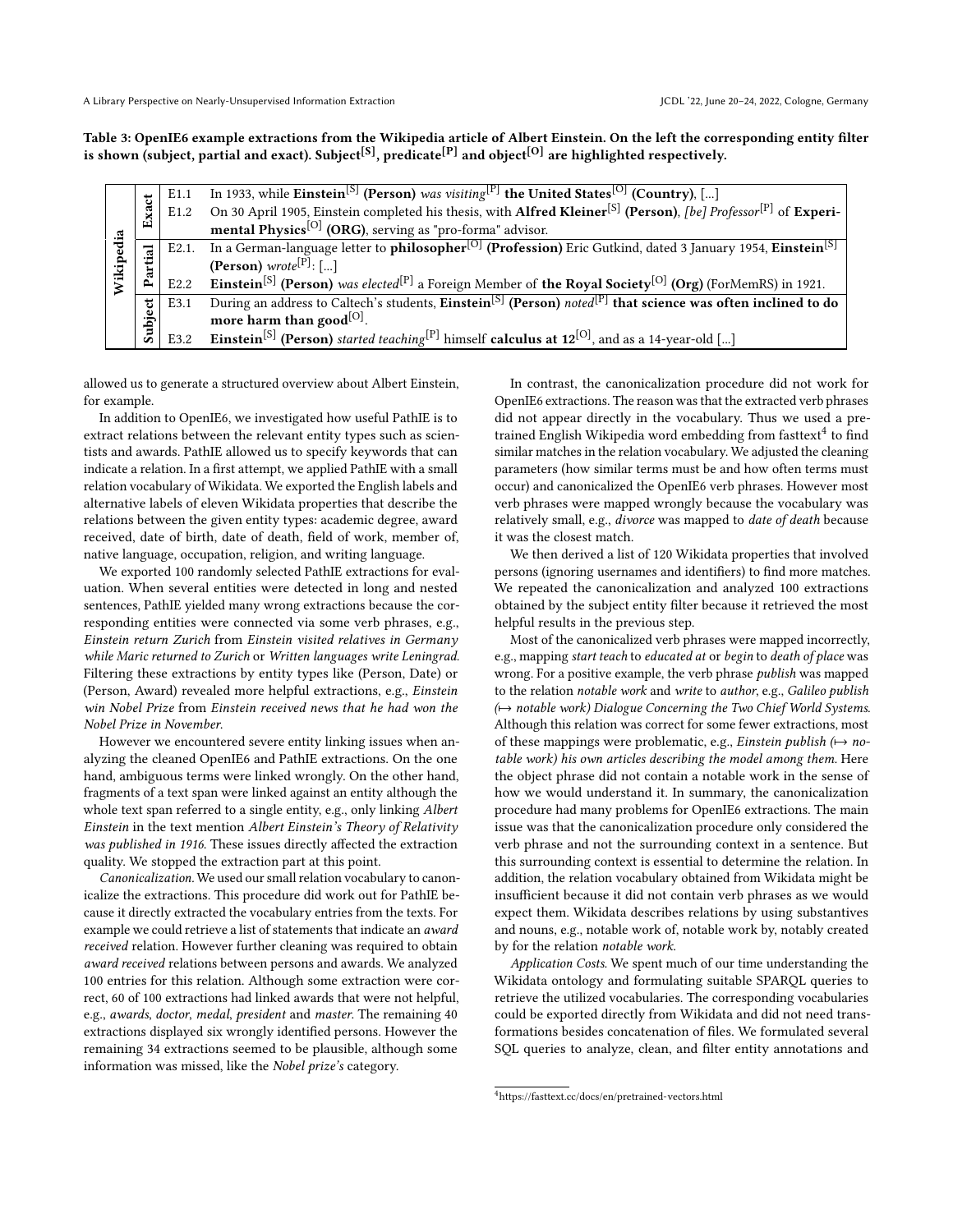extractions in the toolbox's underlying database. In summary, three persons performed this case study within three person-days.

Generalizability. We had a close look at existing Wikipedia relation extraction benchmarks for evaluation. Unfortunately, these benchmarks are often built distantly supervised, i.e., if two entities appear in a sentence, and both entities have a relation in a knowledge base, then this relation is the class that must be predicted for this sentence. In other words, the relation does not have to appear within the sentence. Furthermore these benchmarks often require domain knowledge, e.g., if a football player started his career at a sports team, then the football player played for this team. This additional knowledge is typically not included in OpenIE methods. OpenIE extracts statements based on grammatical patterns in a sentence: For the previous example, the tool would extract that the football player started his career at the sports team, but not that he also played for the team. That is why we did not evaluate the extraction tool on existing benchmarks because we expected the quality to be low by design. Moreover, mapping verb phrases to precise relations would also be challenging. In contrast, we wanted to understand how useful the results were for practical applications.

First, an improved entity linking would have solved several issues in our case study. Next the handling of complex noun phrases was an issue: Although the exact entity filter was too restrictive, it resulted in suitable extractions. The partial entity filter messed up the original information and was thus not helpful. OpenIE6 and the subject entity filter allowed us to retrieve a list of actions performed by Albert Einstein, for example. However this filtering did not yield a canonicalized knowledge base by design. Our case study has shown that PathIE could extract relations between scientists and awards. Although we could not evaluate the quality in rough numbers, we spent three person-days designing a possible extraction workflow. Here the toolbox allowed us to retrieve such semi-structured information in an acceptable amount of time.

What is missing. Handling of complex noun phrases was a significant issue: On the one hand, the decisive context was lost if phrases were broken down into small entities. On the other hand, if phrases were retained in their original form, context was kept, but the canonicalization remained unclear. To the best of our knowledge there is no out-of-the-box solution that will solve these issues.

#### 3.2 Pharmaceutical Case Study

We applied the toolbox to a subset of the biomedical Medline collection for our second case study. The PubMed Medline is available in different formats, among other things, in the PubTator format which is supported by the toolbox. We downloaded the document abstracts from the PubTator Service [\[27\]](#page-10-17).

Entity Linking. We utilized existing entity annotations (diseases, genes, and species) from the PubTator Central service. In addition, we selected subsets of MeSH (diseases, methods, dosage forms), ChEMBL [\[18\]](#page-10-18) (drugs and chemicals), and Wikidata (plant families) to derive suitable entity vocabularies. We developed scripts that retrieved relevant entries from these vocabularies. This step required us to export relevant entries from XML and CSV files into TSV files.

We then applied the entity linker and analyzed the results by going through the most frequent annotations. Our first attempt yielded frequently, but obviously wrongly linked words such as

horse, target, compound, monitor, and iris. These words were derived from ChEMBL because they were trade names for drugs. We found such trade names to be very ambiguous and removed them. But we also found annotations such as major, solution, relief, cares, aim, and advances. We went through the 500 most tagged entity annotations to remove such words by building a list of ignored words. We repeated the entity linking by ignoring these words and computed 232.5k entity mentions. We did not apply Stanford Stanza NER here because we were interested in biomedical entities.

Information Extraction. The domain experts were interested in statements between entities. That is why we applied OpenIE6 and analyzed the partial and exact entity filter. OpenIE6 extracted 207.6k extractions and filtering them yielded 88k (partial) and 291 (exact) extractions. An analysis of the extractions showed that 92.2% of sentences, 37.8% of subjects, and 72.1% of objects were complex. The exact entity filter was too restrictive and not helpful because the remaining extractions were too few for a practical application.

Partial Entity Filter. A closer look at 100 randomly sampled extractions indicated that many noun phrases were complex again. The partial entity filter mixed up the original sentence information by filtering out the important information. For example consider the following sentence: Inhibition of P53-MDM2 interaction stabilizes P53 protein and activates P53 pathway. Here the partial entity filter extracts the statement: (MDM2, stabilizes, protein). This statement mixed up the original information. Our analysis showed that the vast majority of filtered extractions were incorrect. In addition, OpenIE6 is focused on verb phrases to extract statements (here stabilizes).

However many relevant statements are expressed by using special keywords, e.g. treatment, inhibition, side effect, and metabolism. That means that these OpenIE methods will usually not extract a statement from clauses like metformin therapy in diabetic patients by design. A similar observation was already made in the original toolbox paper, where OpenIE methods' recall was clearly behind supervised methods (5.8% vs. 86.2% and 6.2% vs. 75.9% on biomedical benchmarks) [\[12\]](#page-10-9). Supervised extraction methods would engage this problem by learning typical patterns of how a treatment can be expressed within a sentence.

To integrate such specialized keywords in the extraction process, we applied the recall-oriented PathIE method. In the previous example, the entities metformin and diabetic patients are connected via the keyword therapy. In this way PathIE extracted a helpful statement. However we had to build a relation vocabulary to define these specialized keywords. In cooperation with domain experts, we built such a vocabulary by incrementally extracting statements with PathIE, looking at extractions and example sentences to find out what we were missing. In sum, we had three two-hour sessions to build the final relation vocabulary. The final PathIE step yielded 430.8k extractions and took two minutes to complete. Some interesting results are listed in Table [4.](#page-6-0) We then iterated over a sample of 100 of these extractions.

PathIE was capable of extracting statements from long and nested sentences, e.g., a treatment statement in P1.1. in Table [4.](#page-6-0) However we also encountered several issues with PathIE. If a sentence contains information about treatments' side effects (also linked as diseases), PathIE extracted them wrongly as the treated condition (See P1.2). A similar problem occurred when a drug therapy was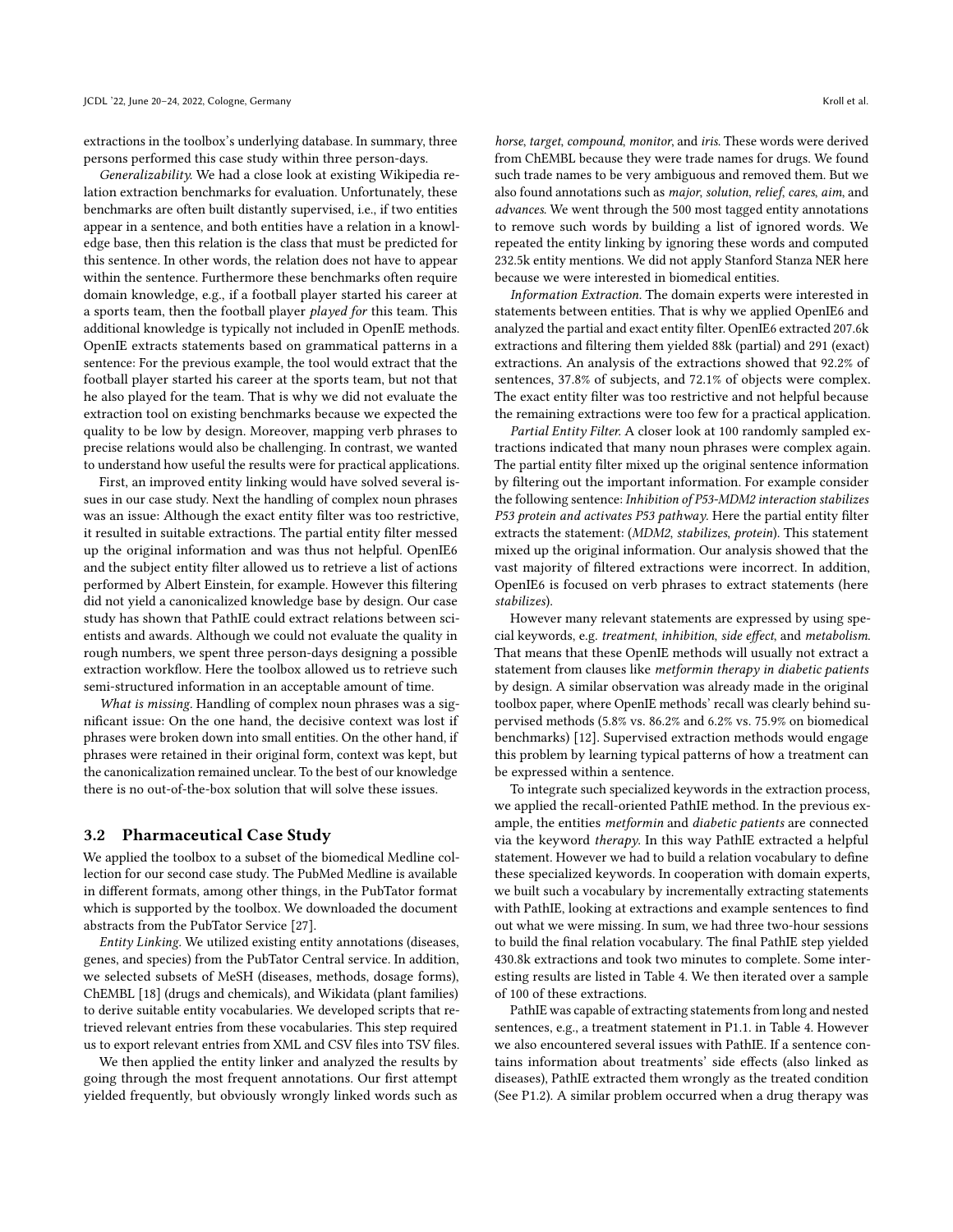#### Table 4: PubMed PathIE example extractions. On the left the canonicalized relation is annotated.

<span id="page-6-0"></span>

|       |          | P <sub>1.1</sub>   | We tested whether short-term, low-dose <i>treatment</i> <sup>[P]</sup> with the fluvastatin and <b>valsartan</b> <sup>[S]</sup> (drug) combination              |
|-------|----------|--------------------|-----------------------------------------------------------------------------------------------------------------------------------------------------------------|
|       |          |                    | could improve impaired arterial wall characteristics in type 1 diabetes mellitus <sup>[O]</sup> (disease) patients.                                             |
|       | Treats   | P <sub>1.2</sub> . | We encountered two cases of cerebellar <b>hemorrhage</b> <sup>[O]</sup> (Disease) in patients <i>treated</i> <sup>[P]</sup> with <b>edoxaban</b> <sup>[S]</sup> |
| ζ,    |          |                    | (Drug) for PVT after hepatobiliary surgery during the past 2 years.                                                                                             |
|       |          | P <sub>2.1</sub>   | <b>Anthraquinone</b> <sup>[S]</sup> (Drug) derivative emodin inhibits tumor-associated angiogenesis through <i>inhibition</i> <sup>[P]</sup> of                 |
|       | inhibits |                    | extracellular signal-regulated kinase $1^{[O]}$ (Gene)/2 phosphorylation.                                                                                       |
| Pharm |          | P <sub>2.2</sub>   | Impact of aspirin <sup>[S]</sup> (Drug) on the gastrointestinal-sparing effects of cyclooxygenase-2 <sup>[O]</sup> (Gene) inhibitors <sup>[P]</sup> .           |
|       |          | P3.1               | <b>Hyperglycemia</b> <sup>[O]</sup> (Disease)-induced <sup>[P]</sup> mitochondrial dysfunction plays a key role in the pathogenesis of                          |
|       | induces  |                    | diabetic cardiomyopathy <sup>[S]</sup> (Disease).                                                                                                               |
|       |          | P3.2               | Conclusions H. pylori Infection <sup>[S]</sup> (Disease) appears to <i>cause</i> <sup>[P]</sup> decreases in Vitamin B12 <sup>[O]</sup> (Excipient)[].          |

used to treat two diseases simultaneously. Here PathIE yielded six statements (three mirrored): two therapy statements about the drug and each disease, and one therapy statement between both diseases, which is wrong. In example P2.2, PathIE failed to recognize that aspirin effects the inhibitors and is not an inhibitor itself.

A second problem was the direction of extracted relations: A treats relation could be defined as a relation between drugs and diseases. If a relation has precise and unique entity types, then an entity type filter removes all other, and possibly wrong, extractions. Suppose that a disease causes another disease (think about a disease that causes severe effects). In that case, PathIE would extract both directions: (a causes b) and (b causes a). For example PathIE would extract two statements from myocardial damage caused by ischemiareperfusion. Here an entity type filter did not solve the problem because both entities have the type disease.

Third, in situations with several entities and clauses within one sentence, PathIE seemed to mess up the original information and extracted wrong statements, e.g., see P3.1, where hyperglycemia did not induce cardiomyopathy. In summary, PathIE could extract statements from complex sentences, but a cleaning step had to be applied afterward to achieve acceptable quality.

Canonicalization. We exported the database statistics for PathIE. We carefully read the extracted verb phrases in cooperation with two domain experts. Verb phrases such as treats, prevents and cares point towards a treats relation, which we included into our relation vocabulary. Phrases such as inhibits and down regulates may stand for a inhibits relation. To find more synonyms automatically, we used a Biomedical Word Embedding [\[31\]](#page-10-19) that we used in the toolbox paper before. Following this procedure, we defined eight relations with 30 synonyms. We repeated the procedure five times and derived a relation vocabulary of 60 entries. The relation vocabulary was a mixture of verb phrases and keywords that indicated a relation in the text. In sum, we had six sessions of two hours each to build the final relation vocabulary.

However we noticed that PathIE extractions were problematic when not filtered. Relations like treats and inhibits also include entity types that we had not expected, e.g., two diseases in treats. We formulated entity type constraints for eight relations to remove such problematic statements. The relations treats and inhibits looked more helpful because they only contained relevant entity types. We tried to filter relations like induces between diseases. Some extractions were correct, but many extractions mixed up the

relation's direction (a causes b instead of b causes a). In the end, PathIE was not very helpful for extracting such directed relations due to its poor quality. We stopped the cleaning here, but a more advanced cleaning would be helpful to handle such situations.

Application Costs. We spent most of our time designing entity and relation vocabularies and analyzing the retrieved results. The creation of suitable vocabularies took as around one week in sum. The execution of the toolbox scripts was quite simple; See our GitHub Repository. To measure the runtime for PubPharm, we applied the PathIE-based pipeline on around 12 million PubMed abstracts (PubMed subset about drugs). The procedure could be completed within one week: Entity detection took two days for the complete PubMed collection (33 million abstracts). PathIE took five days and cleaning took one day. Hence, such an extraction workflow is realizable for PubPharm with moderate costs.

Generalizability. We already know that OpenIE and PathIE have worse performance than supervised methods; See the benchmarks in the original toolbox paper. However we could design a suitable extraction workflow with an acceptable amount of time (a few weeks of cooperation with nine sessions with experts). OpenIE6 had a very poor recall, and filtering remained unclear. Thus, they were not of interest for PubPharm's purposes.

PubPharm is currently using the PathIE extractions in their narrative retrieval service [\[13\]](#page-10-20). Here recall is essential to find a suitable number of results to answer queries. Although the quality of PathIE is only moderate, the quality seems to be sufficient for such a retrieval service. Here the statement should hint that the searched information is expressed within the document, e.g., that a metformin treatment is contained. The main advantage of a retrieval service is that the original sentences can be shown to users to explain where the statements were extracted. In summary, if users are integrated into the process, and the statements' origin is shown, these PathIE allow novel applications like the retrieval service.

Nevertheless, we encounter several issues: First, PathIE extracts wrong statements if several entities are contained in a sentence. Next the undirected extractions of PathIE are often problematic if no additional cleaning can be performed (e.g., relations between diseases). Although these issues must be faced somehow, PathIE allowed us an extraction workflow that we could not have realized using supervised methods due to the lack of training data. We would not recommend PathIE for building a knowledge graph due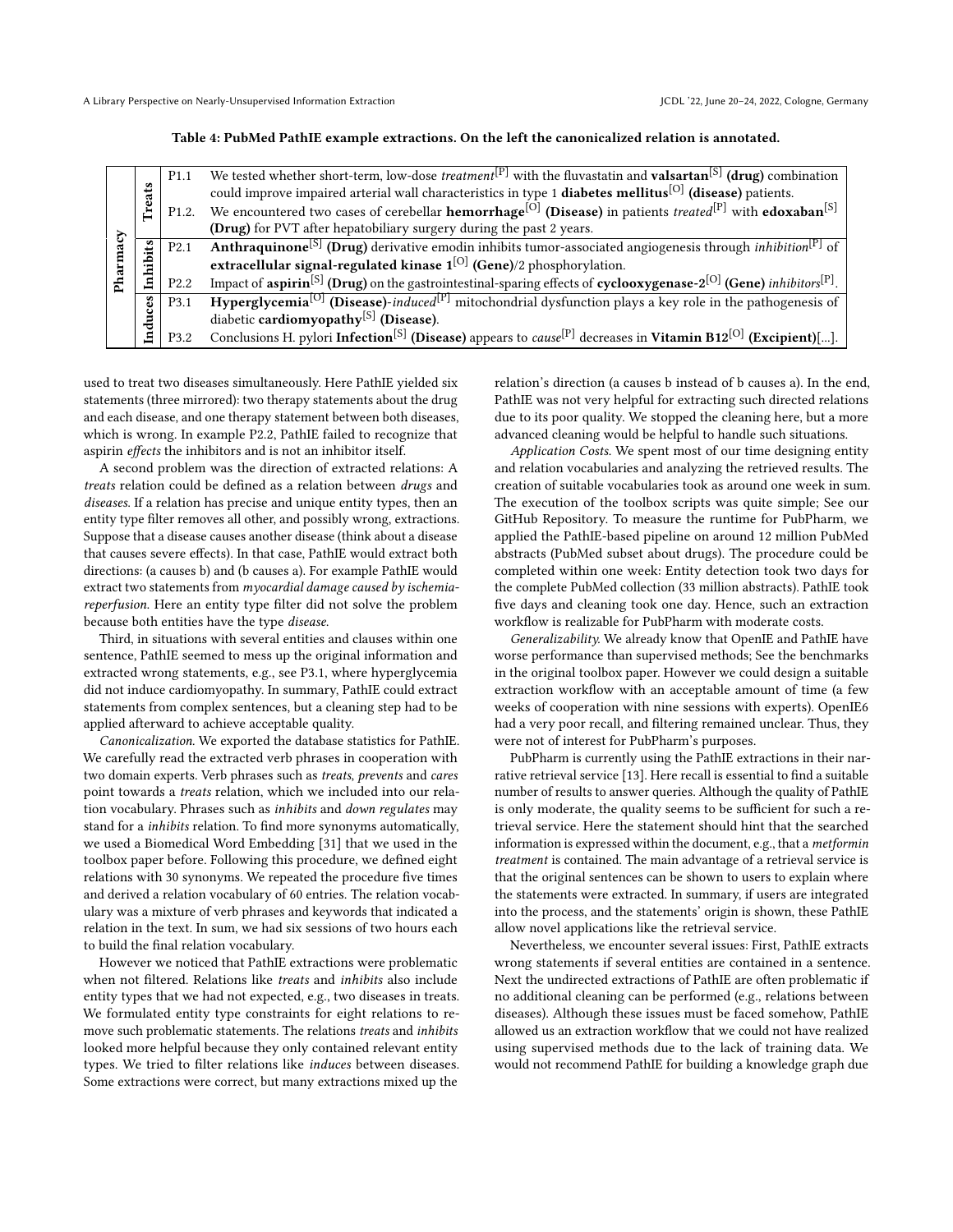<span id="page-7-0"></span>Table 5: Pollux OpenIE6 example extractions. On the left the corresponding entity filter is shown (subject, partial and exact).

|  |   | <b>PS1.1</b> | Stalin wanted all 16 Soviet <sup>[S]</sup> (NORP) Republics to have <sup>[P]</sup> separate seats in UN General Assembly <sup>[O]</sup> (ORG)         |
|--|---|--------------|-------------------------------------------------------------------------------------------------------------------------------------------------------|
|  | ∾ |              | but only 3 were given Russia Ukraine Belarus.                                                                                                         |
|  |   | <b>PS1.2</b> | This paper seeks to understand why the United States <sup>[S]</sup> (GPE) treated <sup>[P]</sup> Japan <sup>[O]</sup> (GPE) and Korea differ-         |
|  |   |              | ently <sup>[P]</sup> in the revisions of bilateral nuclear cooperation agreements.                                                                    |
|  |   | <b>PS2.1</b> | Based on these features, the article suggests that China <sup>[S]</sup> (GPE) is poised to become <sup>[P]</sup> a true global power <sup>[O]</sup> . |
|  |   | PS2.2        | Prior to the introduction of the Transparency Register the European Parliament <sup>[S]</sup> (ORG) had maintained <sup>[P]</sup>                     |
|  |   |              | a Register of Accredited Lobbyists since $1996^{[O]}$ while the European Commission [].                                                               |

to many wrong extractions that would lead to transitive errors when performing reasoning on the resulting graph.

What is missing? In this pharmaceutical case study we focused on relations between pharmaceutical entities. PathIE completely ignored the surrounding context of statements, e.g., dose and duration information of therapies. The coherence of statements was also broken down, e.g., drug, dosage form, disease, and target group of treatments were split into four separate statements. The desired goal would be to retain all relevant information within a single statement. However PathIE is restricted to binary relations. A future enhancement of PathIE would be desirable to retain all connected entities in a sentence. PubPharm's retrieval service bypassed the problem by using document contexts, i.e., statements from the same document belong together. The service uses abstracts, and this approximation would not have been possible for full texts because a full-text document might contain several different contexts.

#### 3.3 Political Sciences

We applied the toolbox to 10k abstracts from political sciences.

Entity linking. The field of political sciences displays some distinct differences compared to the biomedical field and encyclopedias like Wikipedia. A notable difficulty lies in the lack of wellcurated vocabularies for the domain. This can be mitigated in two ways: by using NER as implemented by Stanza [\[21\]](#page-10-11) or by constructing/deriving entity vocabularies from general-purpose knowledge bases like Wikidata. We investigated both approaches.

Stanza NER yielded ca. eight tags per document. The extracted mentions seemed sensible, e.g., entities like USA, Bush or the Cold War were extracted. However Stanza NER also displayed some drawbacks, e.g., it was sensitive to missing uppercase letters for identifying names. Such restrictions can be problematic in practice due to bad metadata (abstracts in upper case).

For the second approach we selected wars (Q198), coup d'états (Q45382) and elections (Q40231) as seed events, since those are likely to be subject of debate in political science articles. Furthermore we inductively utilized Wikidata's subclass property (P279) to receive all subclasses of all seed events. We used the SPARQL endpoint to export the corresponding vocabularies by asking for the English label and alias labels for the seed events, all instances of the seed events, and their subclasses. In total, we collected 2.9k wars, 904 coups, and 79.7k election entries. An evaluation of the toolbox's entity linker showed good performance on wars while coup d'états and elections were rarely linked sensible. However we increased the linking quality by applying simple rules, e.g., the entity label must contain the term election. We derived 3.7k entities in sum.

Information Extraction. Due to the lack of comprehensive entity vocabularies, we focused on OpenIE6 in this case study and omitted PathIE. OpenIE6 yielded 147.2k (no filter), 28.6k (partial), 128 (exact) and 7.3k (subject) extractions. Subject phrases tended to be short (only 32.0% were complex), and object phrases tended to be long (74.3% complex) again, like in the previous case studies. 93.2% of all sentences were estimated to be complex. We randomly sampled 100 extractions of each filter for further analysis. Again, extractions from small sentences looked helpful, while long sentences led to long object phrases. We picked some interesting results and display them in Table [5.](#page-7-0)

Exact entity filter. Again the exact entity filter decreased the number of extractions drastically (from 147.2k to 128). But extractions seemed plausible, e.g., Alexander Lukashenko is president of Belarussian[SIC] from Focus on the career and policies of the first Belarussian president, Alexander Lukashenko, elected in 1994. Another correct extraction was United States prepares to exit from As the United States prepares to exit Afghanistan [...].

Partial entity filter. In PS1.1, the extraction Soviet to have UN General Assembly was wrong because the context about Stalin and separate seats was missed. The extraction in PS1.2, United States treated differently Japan, was not helpful because Korea was missed. Again, the context that this statement was investigated in that article was lost. We found the extractions of the partial filter not helpful: Either they mixed up the original information or decisive context was missed.

Subject entity filter. The extraction PS2.1 showed a correct extraction, but then the information that the statement was suggested by an article was missed. Although the sentence of P2.2 was quite complex, OpenIE6 extracted useful information about the European Parliament: European Parliament had maintained a Register of Accredited Lobbyists since 1996.

We skipped the canonicalization procedure here because we already knew that canonicalizing OpenIE6 verb phrases remains unclear (see Wikipedia case study). The exact filter yielded fewer extractions, partial filtering resulted in incorrect statements, and PathIE could not be applied due to the lack of vocabularies. And extractions from the subject filter could hardly be canonicalized to precise relations if the object phrase contains large sentence parts.

Application Costs. The application costs for the political domain seemed higher compared to the other two case studies. The lack of curated vocabularies necessitates the creation of such. As demonstrated, this can hardly be done automatically but requires domain knowledge. We exported some vocabularies from Wikidata but we missed many entities in the end. In sum, we had four sessions, each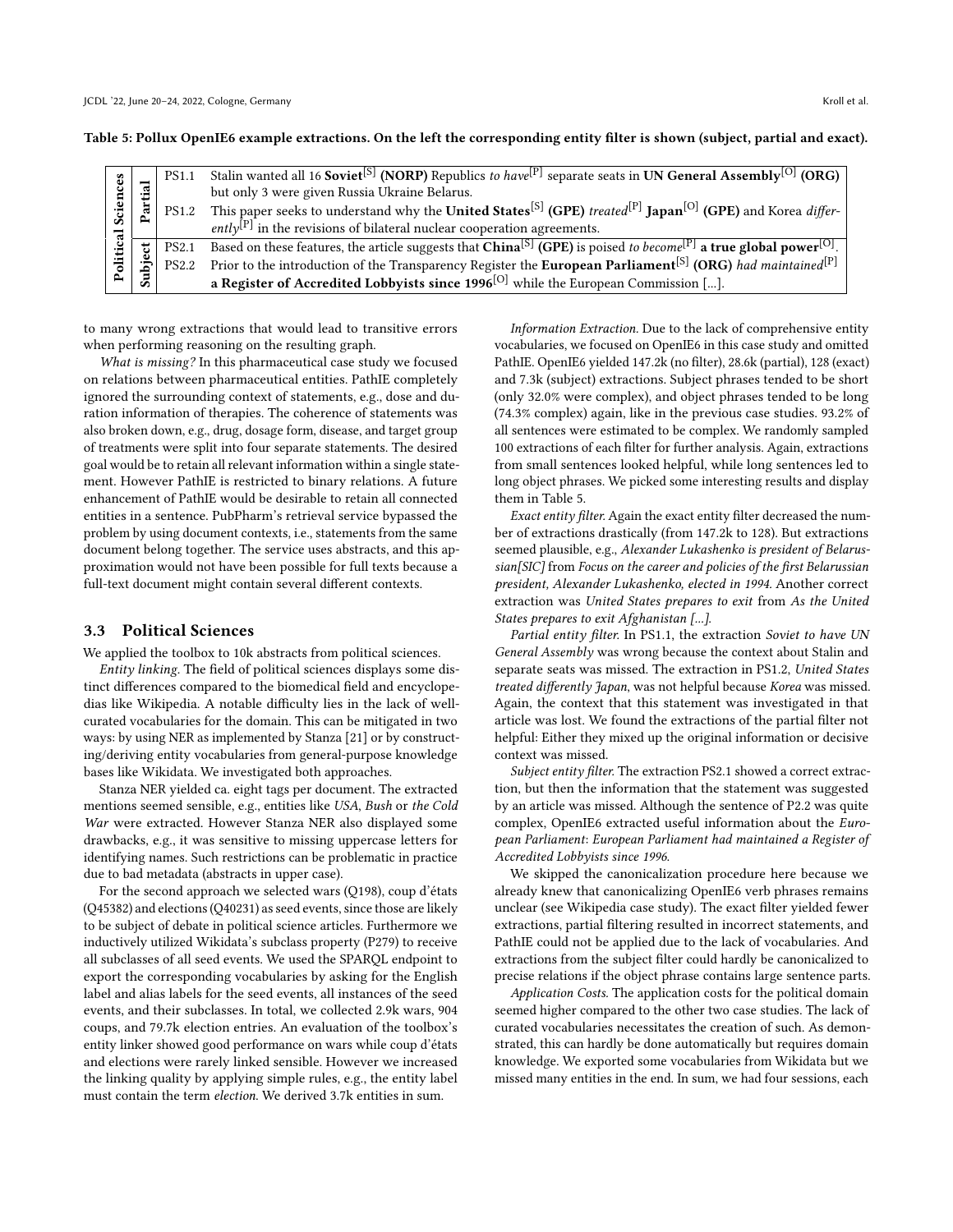A Library Perspective on Nearly-Unsupervised Information Extraction June 2008 and Section June 20–24, 2022, Cologne, Germany

1.5 hours, with a domain expert to analyze the results. The case study took us five person-days in sum.

Generalizability. Due to the lack of available benchmarks, we restricted our evaluation to a qualitative level. As another difficulty, simple fact statements, e.g., Joe Biden is the president of the USA hardly carried new or relevant information. Still disputed claims, viewpoints, or assessments like the UK aims to position itself as an independent power after Brexit might be the subject of study. This often resulted in long clauses for the subjects and objects that are hard to map to the already sparsely recognized named entities. But the subject entity filter allowed us to retain that UK aims to position itself as an independent power after Brexit as a suitable extraction. We plan to proceed from here by extracting semi-structured information via the subject filter.

What's Missing. Additionally the context of a statement is often highly relevant. In the example the statement loses its information if the context after Brexit is omitted. Observations were similar to the Wikipedia case studies: Either the object phrases retained the context but could hardly be handled by filtering methods. Or the object phrases were short and missed information.

# 4 DISCUSSION

In the following we discuss how suitable unsupervised extraction workflows are in digital libraries by considering technical and conceptual limitations. Furthermore we give best practices on what to do and when supervision is necessary.

#### 4.1 Technical Toolbox Limitations

The toolbox filtered verb phrases by removing non-verbs (stop words, adverbs, etc.) and verbs like be and have. Here negations in verb phrases were lost, too. We implemented a parameter to make this behavior optional. Next we implemented the subject entity filter that was useful in Wikipedia and political sciences. Here a statement's subject must be linked to an entity, but the object can keep the original information. Then the results could be used as a semi-structured knowledge base, e.g., showing all actions of Albert Einstein or positions that the EU has taken.

In addition, the dictionary-based entity linker fails to resolve short and ambiguous mentions. These wrongly linked mentions cause problems in the cleaning step (entity-based filters). Here more advanced linkers would be more appropriate to improve the overall quality. A coreference resolution is also missing, i.e., resolving all pronouns and mentions that refer to known entities.

PathIE is currently restricted to binary relations but might be extended to extract more higher-ary relations, e.g., by considering all connected entities via a verb phrase or a particular keyword like treatment. A suitable cleaning would be possible if the relation arguments could be restricted to entity types.

#### 4.2 Restrictions of Unsupervised Extraction

The first significant restriction of unsupervised methods is their focus on and thus restriction to grammatical structures. Suppose the example: The German book Känguru-Chroniken was written by Marc-Uwe Kling. Here unsupervised methods may not extract that the language of the work is German.

In common relation extraction benchmarks such relations do appear and can be learned and inferred by modern language models [\[4,](#page-10-21) [15\]](#page-10-22). However we argue that such extractions require high domain knowledge, typically unavailable in unsupervised extraction methods. Similar examples could be made in specialized domains like pharmacy (treatments, inhibitions, etc.). Moreover it is not possible to integrate this knowledge into unsupervised models by design: The model would need training data to infer such rules and, thus, be supervised. We do not expect unsupervised models with access to comprehensive domain-specific knowledge soon.

Our case studies showed that OpenIE6 extracts noun phrases in two ways: Either noun phrases are short and miss relevant information from the sentence. These phrases are easier to handle but may be unhelpful in the end. Or the noun phrases are long and complex but retain the original information. Handling complex phrases requires more advanced cleaning methods.

The toolbox canonicalization procedure for relations considers only the verb phrases, not the surrounding context. Verb phrases like uses, publish, and prevent could refer to a plethora of relations. In the end more advanced methods are required for a suitable canonicalization quality. Especially canonicalizing OpenIE6 verb phrases to precise relations was not really possible.

## 4.3 Application and Costs

Although we observed several issues and limitations, these methods can be used to implement services in digital libraries. We summarize the measured runtimes and computed estimations for the corresponding collections in Table [6.](#page-9-0)

Consider PubPharm for a good example: PathIE could enable a graph-based retrieval service with moderate costs [\[13\]](#page-10-20). Around nine sessions with experts and moderate development time were necessary to implement a workflow. The computation of PathIE took 2 min on our sample and was estimated to take 4.6 days for the whole PubMed collection. Indeed, PubPharm could perform the complete extraction workflow in one week.

Our current cooperation with Pollux revealed that OpenIE6 could bring more structure in this domain. We will continue our work with Pollux by focusing on research questions that we would like to answer with semi-structured information derived from OpenIE6 with subject entity filtering.

On our server with an Nvidia GTX 1080 TI, the computation of OpenIE6 took 55.4 min on the Pollux sample and is estimated to take five days for the complete collection. For Wikipedia the sample took 53.6 min, and all English articles would require 98.8 days. Note that we used a single GPU which is already five years old. Hence the workflow can be accelerated with a modern GPU and parallelized by utilizing multiple GPUs. In addition, OpenIE6 can also be restricted to sentences that contain at least two entities. Here the runtime is decreased from 55.4 to 22.4 min (Pollux) and 53.6 to 41.4 min (Wikipedia).

## 4.4 Best Practices

Subsequently we give some advice that we can deduce from our case studies. OpenIE6 handles short and simple sentences well. Here the exact entity filter will produce suitable extractions but decrease the recall drastically. The partial entity filter improves the recall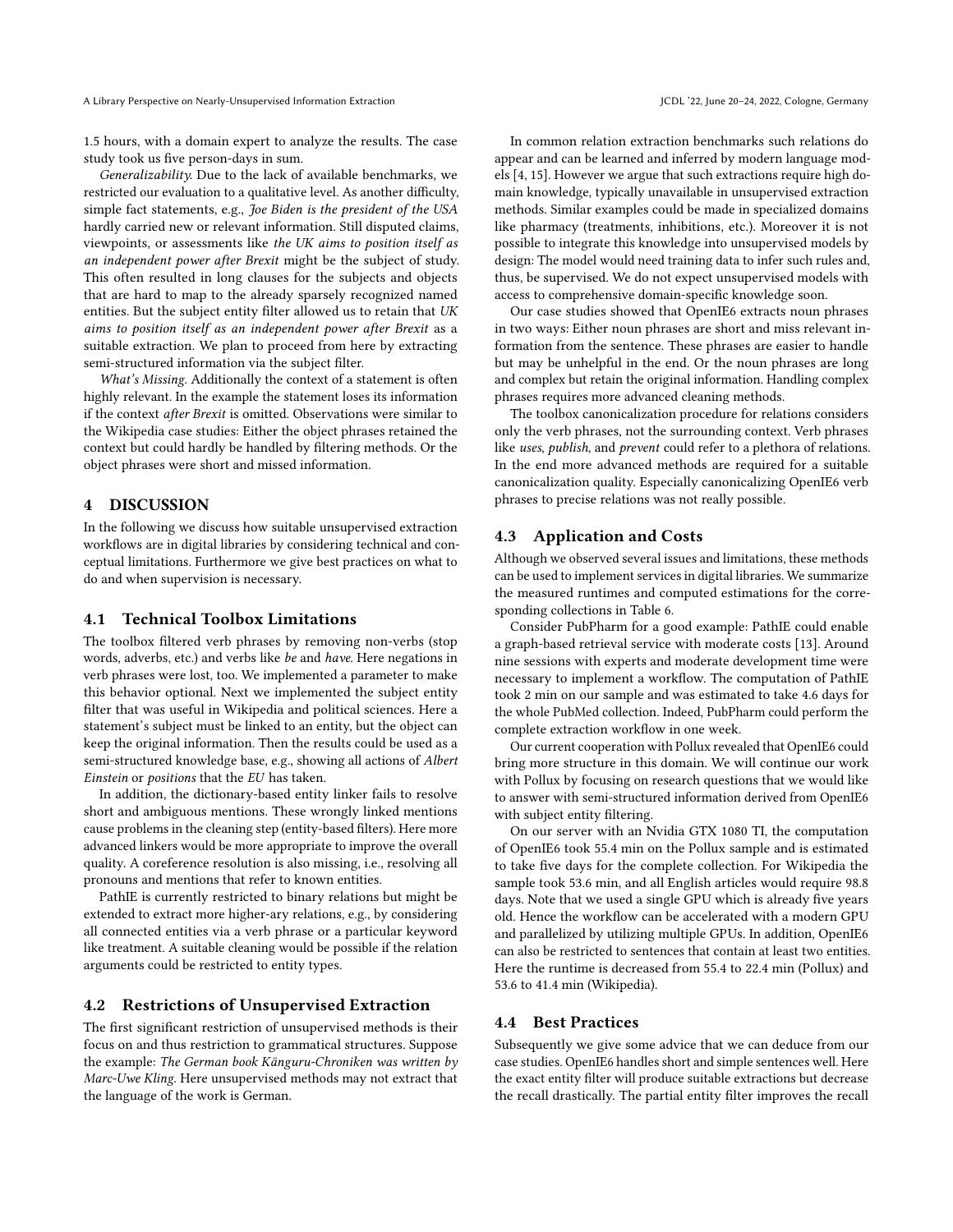|             |         | Wikipedia         |                      |                          | Pharmacy   | <b>Political Sciences</b> |            |
|-------------|---------|-------------------|----------------------|--------------------------|------------|---------------------------|------------|
|             |         | Sample            | Estimation           | Sample                   | Estimation | Sample                    | Estimation |
| Entity Det. | NER     | 10.5 min          | $19.4~\mathrm{days}$ | $\overline{\phantom{a}}$ |            | $10.1 \text{ min}$        | 21.6 hours |
|             | EL      | $0.6 \text{ min}$ | $1.2$ days           | $1.2 \text{ min}$        | 2.8 days   | $0.7 \text{ min}$         | 1.4 hours  |
| Extraction  | PathIE  | $2.6 \text{ min}$ | 4.7 days             | $2.0 \text{ min}$        | 4.6 days   |                           |            |
|             | OpenIE6 | 53.6 min          | 98.8 days            | 74.0 min                 | 98.8 days  | 55.4 min                  | 5.0 days   |
| Cleaning    |         | $\leq 1$ hour     | $<$ 1 day            | < 1 hour                 | $<$ 1 day  | $< 1$ hour                | $< 1$ day  |

<span id="page-9-0"></span>Table 6: The table summarizes the measured runtimes for the samples and gives an estimation for the whole collection.

but often messes up the original information. We recommend two strategies for long and complex sentences:

First, do not use the exact or partial entity filter because important information can be missed. Use the subject entity filter to retrieve precise entities as subjects and the original information in object phrases. This filter allows the construction of semi-structured knowledge bases, e.g., positions that were taken by the EU or actions that Albert Einstein has done. Another option is to use no filter, but then, the extractions are not cleaned in any way.

Second, PathIE can find specialized relations that are expressed by keywords. But PathIE requires directed relations that must be cleaned by entity type constraints. Detecting such relations via PathIE is fast and probably cheaper than training supervised extraction models. However PathIE will fail if several entities of the same type are mentioned within a sentence, e.g., side effects of treatments. Here supervised methods are required to achieve suitable quality.

#### 5 RELATED WORK

The main goal of information extraction (IE) is the extraction of structured information from unstructured or semi-structured information such as texts, tables, figures, and more [\[9,](#page-10-6) [16,](#page-10-23) [17,](#page-10-7) [28\]](#page-10-5). In the following we give an overview of challenges and research trends in IE from texts.

Current Trends. Modern IE research mainly focuses on improving the extraction accuracy, which is typically measured on benchmarks [\[3,](#page-10-24) [9\]](#page-10-6). Indeed, previous evaluations have shown that IE methods already produce good results, but the research is still ongoing [\[3,](#page-10-24) [4,](#page-10-21) [9,](#page-10-6) [12,](#page-10-9) [20\]](#page-10-25). Primarily driven by the development of modern language models like BERT [\[4\]](#page-10-21), IE has made a huge step forward.

However these systems rely on supervised learning and thus need large-scale training data that cannot be reliably transferred across domains. In brief, although supervised methods are up to the job with reasonable quality, their practical application comes at high costs. The expenses for supervision lead to the design of zeroshot, semi-supervised, and distant supervised extraction methods (see [\[28\]](#page-10-5) for a good overview).

Open Information Extraction. Instead of designing extraction systems for each domain, methods like unsupervised information extraction (OpenIE) are proposed to change the game [\[20\]](#page-10-25). OpenIE aims to extract knowledge from texts without knowing the entity and relation domains a-priori [\[20,](#page-10-25) [28\]](#page-10-5). While supervised (closed) methods focus on domain-specific and relevant relations and concepts, open methods are more flexible and may be applied across domains [\[20,](#page-10-25) [28\]](#page-10-5). Vashishth proposed CESI to canonicalize OpenIE extractions by clustering noun and verb phases with the help of side information [\[25\]](#page-10-8). However CESI was analyzed for short phrases

that refer to precise entities. In addition studies have shown that OpenIE methods may struggle to handle scientific texts well because sentences are often long and domain-specific vocabulary terms are used [\[5\]](#page-10-26). While research in both directions (open and closed) is still ongoing, some works bridge the gap between both worlds: Kruiper et al. propose the task of Semi-Open Relation extraction [\[14\]](#page-10-27), i.e., they use domain-specific information to filter irrelevant open information extractions. Similarly, we showed that domain-specific filtering of OpenIE outputs could yield helpful results [\[12\]](#page-10-9).

Information Extraction in Digital Libraries. Digital libraries are interested in practical IE workflows to allow novel applications; See this tutorial at JCDL2016 [\[29\]](#page-10-28). IE can allow literature-based discovery workflows, which have been studied on DBpedia [\[24\]](#page-10-2). The extraction of entities and relations is therefore challenging. That is why modern approaches build upon language models and supervision for a reliable extraction [\[22\]](#page-10-29). These language models require extensive computational resources for training and application [\[4,](#page-10-21) [15\]](#page-10-22). Good examples for IE are DBpedia [\[2\]](#page-10-1) that was harvested from Wikipedia infoboxes or the SemMedDB, which is a collection of biomedical statements harvested from PubMed [\[8,](#page-10-30) [30\]](#page-10-31). Hristovski et al. have used the SemMedDB to perform knowledge discovery [\[6\]](#page-10-4). Nevertheless the construction of SemMedDB required biomedical experiences to define hand-written rules for the extraction. In contrast to the previous works, our work focused on nearlyunsupervised extraction workflows that do not rely on training data for the extraction phase.

#### 6 CONCLUSION

In this paper we have studied nearly-unsupervised extraction workflows for a practical application in digital libraries. We focused on three different domains to generalize our findings, namely the encyclopedia Wikipedia, pharmacy, and political sciences. First, the scalability of the investigated methods was acceptable for our partners. Second, unsupervised extraction workflows required intensive cleaning and canonicalization to result in precise semantics. Thus they do not work out-of-the-box and reliably canonicalize OpenIE verb phrases remains an open issue. Although such cleaning can be exhausting, the pharmaceutical case study yielded a novel retrieval service. Such a service would not have been possible when training data must have been collected for each relation. In addition, not filtering complex object phrases can allow the construction of semistructured knowledge bases or enrich the original texts, e.g., show all actions of Albert Einstein. In conclusion, unsupervised extraction workflows are worth studying in digital libraries. They come with limitations and require cleaning, but they entirely bypass the lack of training data in the extraction phase.